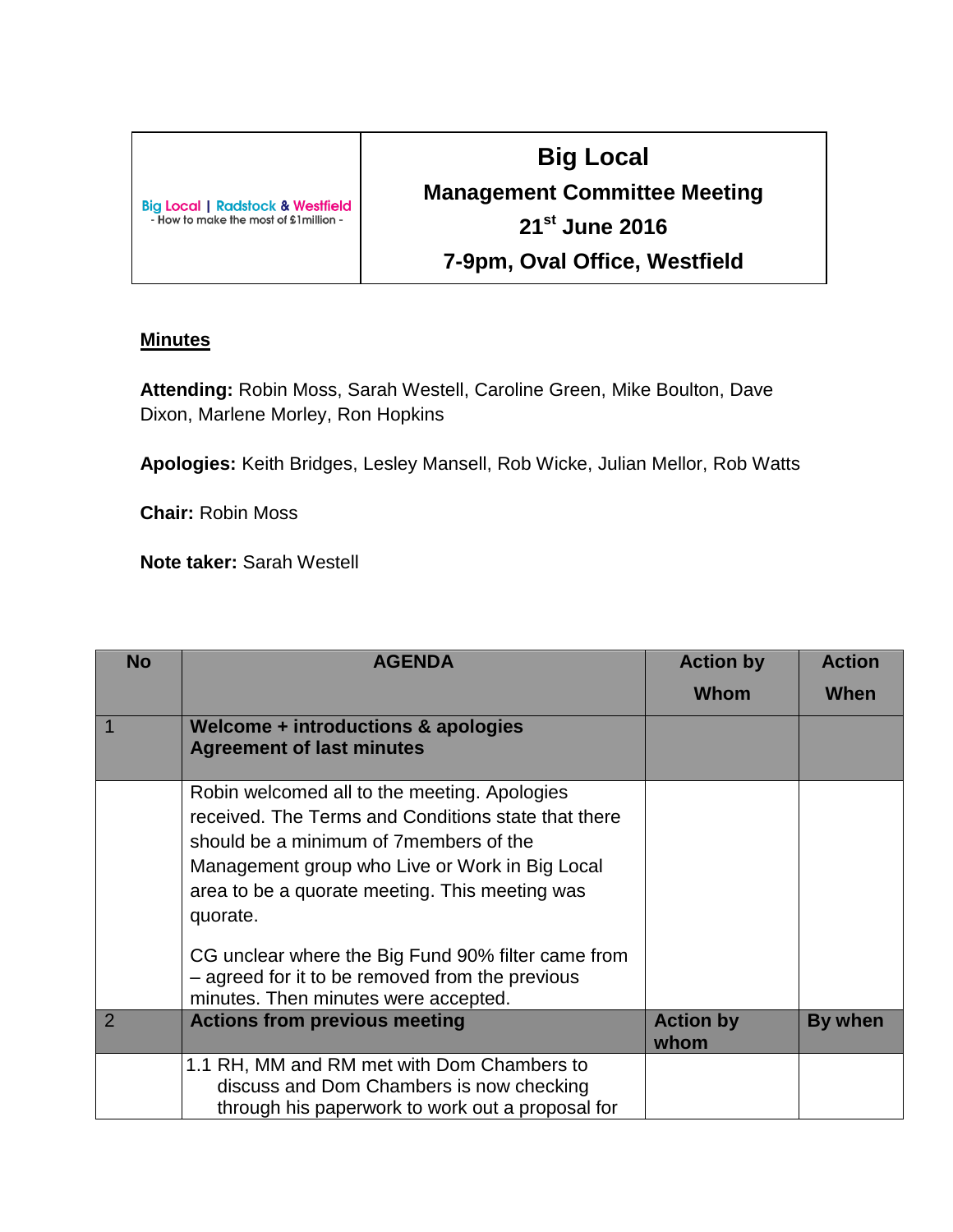| how to carry out activity. The agreement to then<br>be approved through management meeting, must<br>be of benefit to Radstock & Westfield Big Local<br>(RWBL) and be within our plan. But is an<br>opportunity to spread the word of RWBL and to be<br>aware that DC had regular engagement as a<br>volunteer with our meetings.<br>1.2 ACTION: DC has requested we consider our<br>communication needs for the future, RM has<br>indicated that we need to resolve the past first. CG<br>has spoken with DC who is disappointed in the<br>tone used with communication with SVfm. | МM        | 11/07/16 |
|------------------------------------------------------------------------------------------------------------------------------------------------------------------------------------------------------------------------------------------------------------------------------------------------------------------------------------------------------------------------------------------------------------------------------------------------------------------------------------------------------------------------------------------------------------------------------------|-----------|----------|
| 1.2 There was concern that Musicians South West<br>haven't followed the process set out in our T&C -<br>SW to explained the process to the committee and<br>MM expressed her grateful thanks to Emily Merko<br>(LTO) for her patience to work through the vast<br>amount of paperwork that accrued, but the criteria<br>must be robust.<br>1.3 SW has told Haydon Village Hall that the<br>money is solely for a climbing wall, and that a new                                                                                                                                     |           |          |
| application would need to be completed to<br>reallocate any funds.<br>1.4 Radstock Museum have been sent a letter for<br>them to use indicating to other potential funders<br>that they have our support.<br>to give them the information regarding Heritage<br>Lottery and say we are looking forward to their<br>response as to how we can help support their bid<br>to Heritage and/or other avenues such as<br>Crowdfunding and Justgiving.<br>ACTION: SW to print copies of the quotes once<br>new application is made.                                                       | <b>SW</b> | Ongoing  |
| 1.5 Chase up Memorandum of Understanding<br>from Mark Goodman MM is following this up and<br>paperwork received just awaiting information<br>about whom will be the directors before paperwork<br>can be completed.<br>1.6 An appeal to local residents of Tyning and the<br>owner of the local pub to see if anyone will take                                                                                                                                                                                                                                                     |           |          |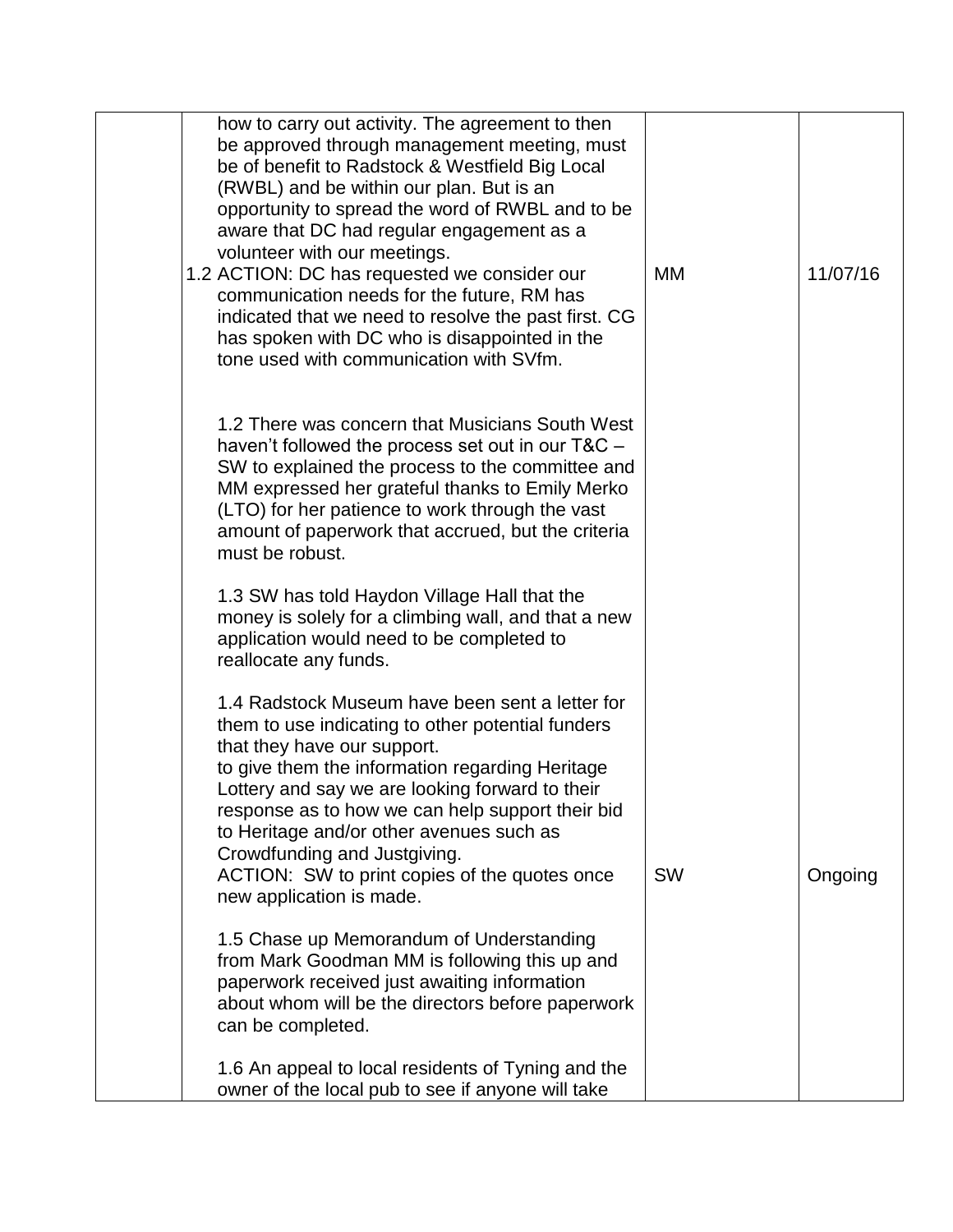| responsibility for opening and closing shed as well<br>as signing on the dotted line was deemed<br>inappropriate by SW and RWi due to several<br>aspects of child protection issues.<br>Shirley Turner at Whisty hall has been approached<br>to become community guardians and she will take<br>our request to her committee in the near future. |  |
|--------------------------------------------------------------------------------------------------------------------------------------------------------------------------------------------------------------------------------------------------------------------------------------------------------------------------------------------------|--|
| 1.7 SW uncomplete Zumbini classes funding has<br>been returned due to the course no longer being<br>taught.                                                                                                                                                                                                                                      |  |
| 1.8 RWi to include Local Food as an agenda item<br>for the next management meeting in July.                                                                                                                                                                                                                                                      |  |
| 3.1 RM has emailed a link to the Charity<br><b>Commission website and Companies House</b><br>website that show the legal responsibilities.                                                                                                                                                                                                       |  |
| 3.2 2 RM - directors can be paid, but should they<br>mainly due to the RWBL remit it will send out the<br>wrong message if directors are taking money from<br>the project. RM training and expenses ok but<br>payment for services not ok.                                                                                                       |  |
| CG we need to ensure we are clear before asking<br>people to join.                                                                                                                                                                                                                                                                               |  |
| RH to add to memorandum that no employees can<br>be directors and if this wanted to be changed then<br>can only be done through an AGM.                                                                                                                                                                                                          |  |
| MM not justified in the public realm and we must<br>not provide residents with any doubt. We are<br>becoming a CIC to provide a legal framework to<br>asset lock and give us indemnity so we can be<br>clear to residents, no financial reward to be a<br>director.                                                                              |  |
| DD suggested we generate an "activity of record"<br>of the number of volunteer hours were being given<br>to the project to include travel to meetings, will<br>show/provide evidence for in-kind time already                                                                                                                                    |  |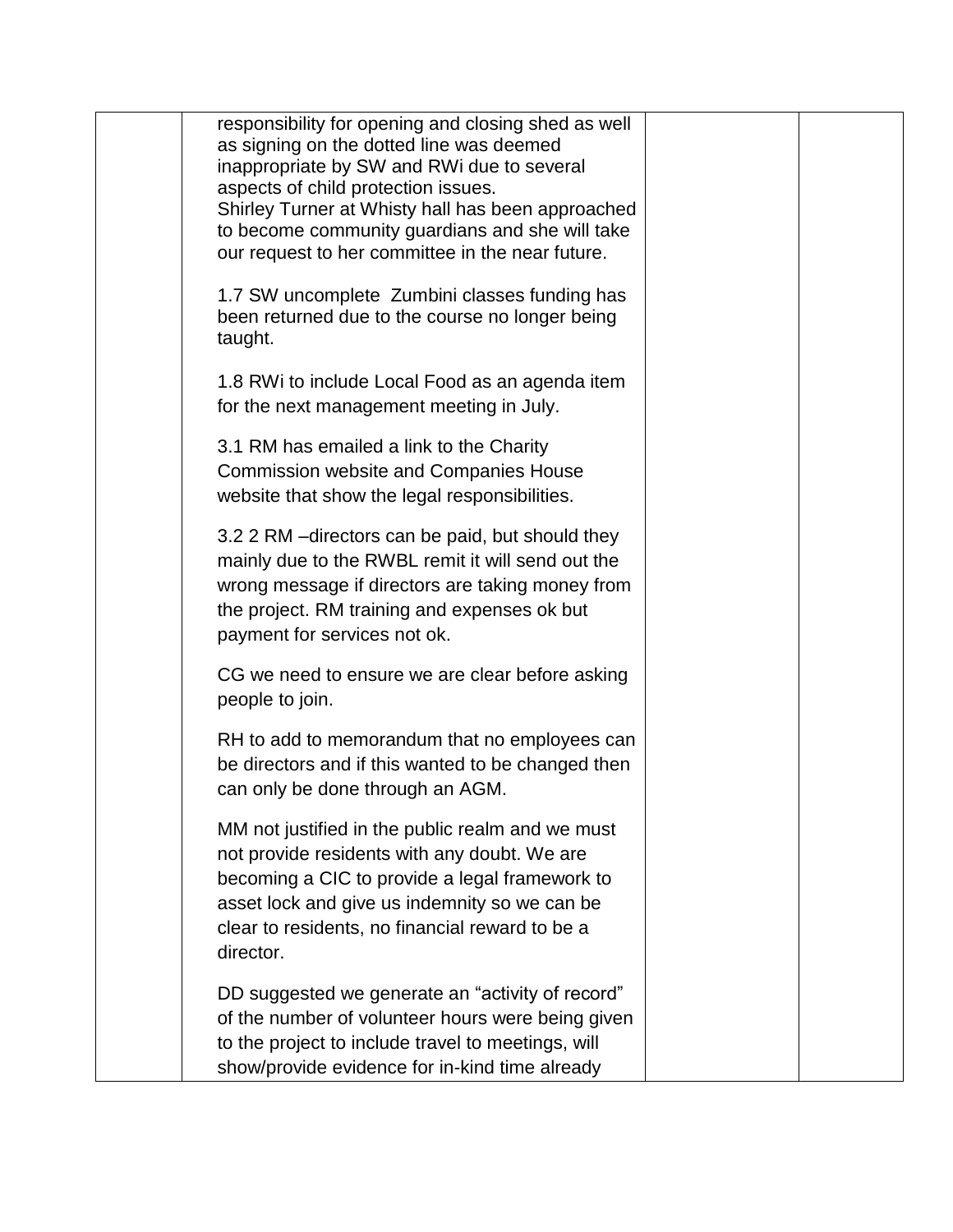|                         | given.                                                                                                                                                                                                                                                                                                                                                                         |                          |                |
|-------------------------|--------------------------------------------------------------------------------------------------------------------------------------------------------------------------------------------------------------------------------------------------------------------------------------------------------------------------------------------------------------------------------|--------------------------|----------------|
|                         | 3.3 Date set for 19 <sup>th</sup> July during next management<br>meeting as this date is already in the management<br>diary. This is for us to gain understanding of the<br>legal role as directors as well as deciding on the<br>additional rules and roles we want to write in to the<br>constitution/ Terms and conditions/memorandums,<br>to also include what quorate is. |                          |                |
|                         | 6.1 Hope House surgery has been informed that<br>we would like to be involved in discussions<br>regarding the community space in the proposed<br>new building.                                                                                                                                                                                                                 |                          |                |
|                         | 7.1 Another quote for the insurance has been<br>acquired which covers very similar clauses but has<br>a more reasonable quote; Zurich quote £596.37<br>and Arthur J. Gallagher £299.42 both include<br>employers liability, office & contents and Public<br>Liability. To proceed with latter (Gallagher) quote                                                                |                          |                |
|                         | once we become a CIC.                                                                                                                                                                                                                                                                                                                                                          |                          |                |
| 3                       | Incorporation                                                                                                                                                                                                                                                                                                                                                                  | <b>Action by</b><br>whom | <b>By when</b> |
|                         | Meeting to be held on the 19 <sup>th</sup> July for us to create<br>a memorandum of understanding and gain<br>understanding about the roles of directors and set<br>the rules. Not felt that the meeting needed to be<br>professionally facilitated.                                                                                                                           |                          |                |
| $\overline{\mathbf{4}}$ | <b>Big Fund and Plan Delivery</b>                                                                                                                                                                                                                                                                                                                                              | <b>Action by</b><br>whom | <b>By when</b> |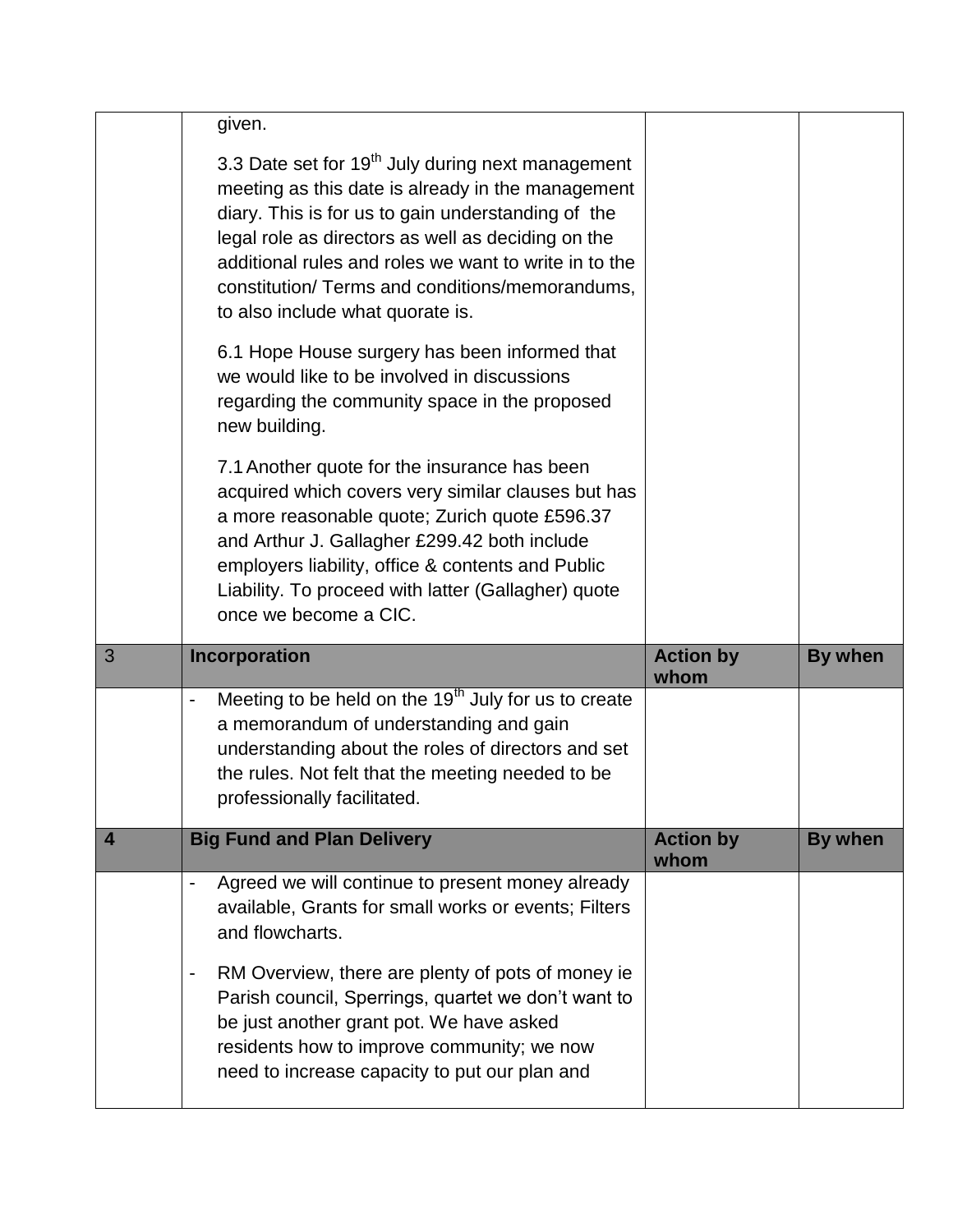|   | consultation into reality.                                                                                                                                                                                                                                                                                                                                                                                                                       |                          |                |
|---|--------------------------------------------------------------------------------------------------------------------------------------------------------------------------------------------------------------------------------------------------------------------------------------------------------------------------------------------------------------------------------------------------------------------------------------------------|--------------------------|----------------|
|   | MM Rob Wicke is doing a deprivation indices<br>study and will collate it with Hope House surgery<br>with their view/findings of health deprivation. This<br>information can help us to focus on projects that<br>bring lasting change to residents.                                                                                                                                                                                              |                          |                |
|   | ACTION: To approach the Dragons' Den winners<br>to encourage further development of projects.<br>SW/RWi                                                                                                                                                                                                                                                                                                                                          | SW/RWi                   | Ongoing        |
|   | ACTION: Dragons' Den event suggested date for<br>the 24 <sup>th</sup> September early evening start, suggested<br>venue of Victoria Hall to see if we can hire hall for<br>free? Perhaps link into another activity in the<br>evening following dragons' den. To check venue<br>insurance will cover our event.                                                                                                                                  | <b>SW</b>                | 19/7/16        |
| 5 | <b>Funding Strategy Meeting</b>                                                                                                                                                                                                                                                                                                                                                                                                                  | <b>Action by</b><br>whom | <b>By when</b> |
|   | Flow chart: Great work. ACTION: Remove the<br>90% - to encourage residents to apply replace with<br>"What have you done to look for match funding -<br>Please discuss this with us, we are happy to help."                                                                                                                                                                                                                                       | <b>RWi</b>               | 4/7/16         |
| 6 | <b>Any Other Business</b>                                                                                                                                                                                                                                                                                                                                                                                                                        | <b>Action by</b><br>whom | <b>By when</b> |
|   | <b>LTO Finance</b>                                                                                                                                                                                                                                                                                                                                                                                                                               |                          |                |
|   |                                                                                                                                                                                                                                                                                                                                                                                                                                                  |                          |                |
|   | Westfield Parish Council have given us 3<br>months' notice, we have to discuss the period of<br>notice, perhaps to look to other LTO's already<br>acting for other BL area as an interim LTO. When<br>a CIC we need to find out how Local Trust would<br>like us to manage our finances; is there a<br>particular type of LTO required. MM Irene<br>Everson is about to contact us about this.<br>RM as a CIC we will have auditable accounts by |                          |                |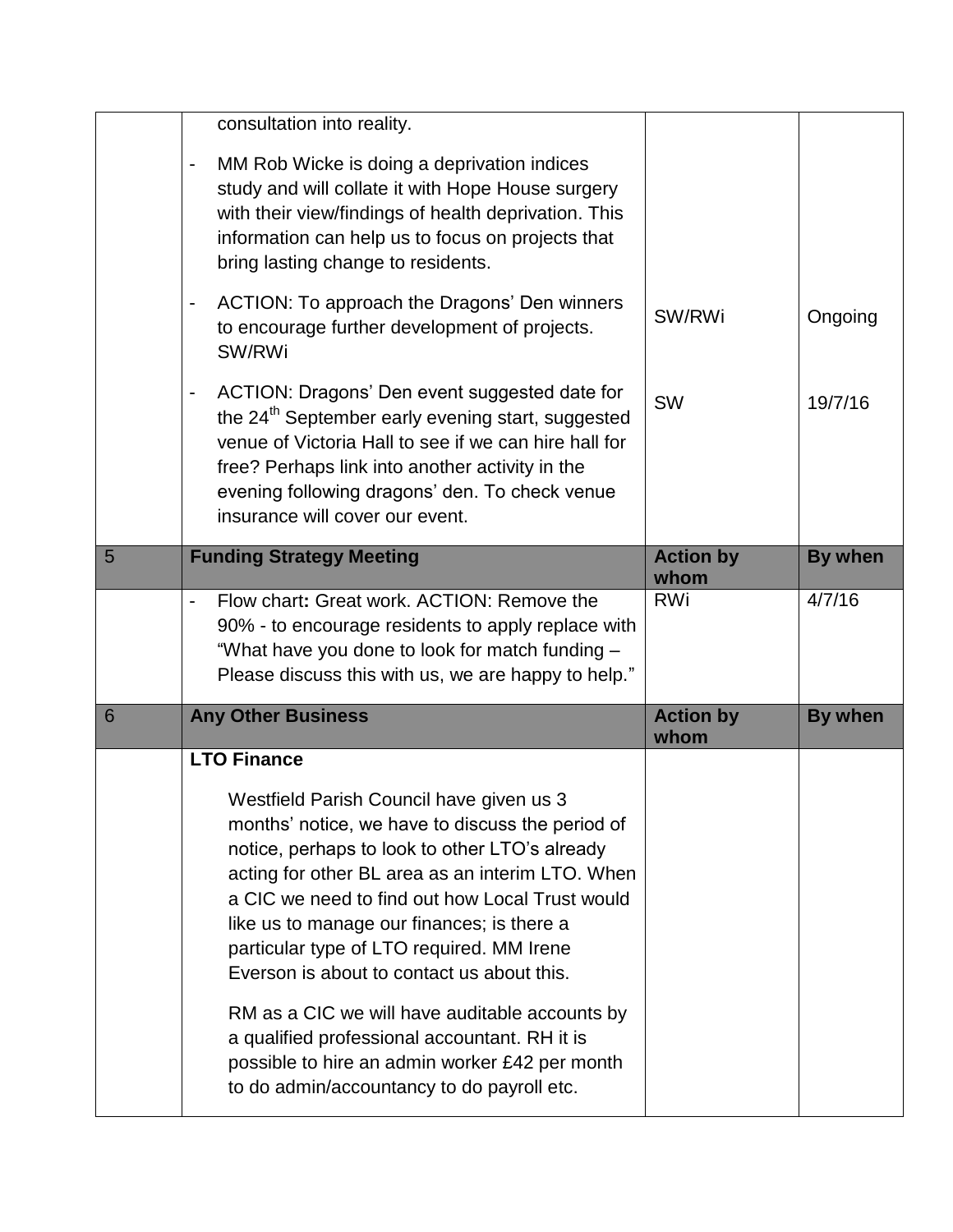| We need to ensure transparency and close<br>communication with Local Trust.                                                                                                                                                                                                                                                                                                                                                                                                                                                                                                                  |        |         |
|----------------------------------------------------------------------------------------------------------------------------------------------------------------------------------------------------------------------------------------------------------------------------------------------------------------------------------------------------------------------------------------------------------------------------------------------------------------------------------------------------------------------------------------------------------------------------------------------|--------|---------|
| We don't need to advertise for an LTO as we will<br>become our own LTO.                                                                                                                                                                                                                                                                                                                                                                                                                                                                                                                      |        |         |
| ACTION: to enquire with Local Trust if the 5% for<br>an LTO could be used for an accountant/admin<br>person. MM                                                                                                                                                                                                                                                                                                                                                                                                                                                                              | МM     | 19/7/16 |
| ACTION: To cancel Angus as this will be an<br>extraordinary meeting. SW/RWi                                                                                                                                                                                                                                                                                                                                                                                                                                                                                                                  | SW/Rwi | 4/7/16  |
| CG Questioned why the applications mentioned in<br>the ODD minutes weren't presented at the<br>management meeting. SW explained that these<br>were incomplete applications and ODD advises<br>what further information needs to be gathered<br>prior to them being brought to the management<br>meeting.                                                                                                                                                                                                                                                                                     |        |         |
| RH queried the quorate status of May 2016<br>management meeting when decision held for the<br>In Bloom application, SW stated that our "Terms"<br>and Conditions state that there should be a<br>minimum of 7 members of the Management group<br>who Live or Work in Big Local area to be a<br>quorate meeting". There were 7 members present<br>therefore a quorate meeting the in Bloom<br>application was rejected because it is an<br>established project not an Event or Small Works<br>and that funding has been previously covered by<br>Local Council and now Radstock Town Council. | SW/RWi | 12/7/16 |
| DD explained that The Lamb Inn in Clandown -<br>Asks can we engage with local people to use the<br>community facility? Perhaps we could invest in a<br>micro-Brewery (lasting change).<br>Meeting closed at 8.55pm                                                                                                                                                                                                                                                                                                                                                                           |        |         |
|                                                                                                                                                                                                                                                                                                                                                                                                                                                                                                                                                                                              |        |         |